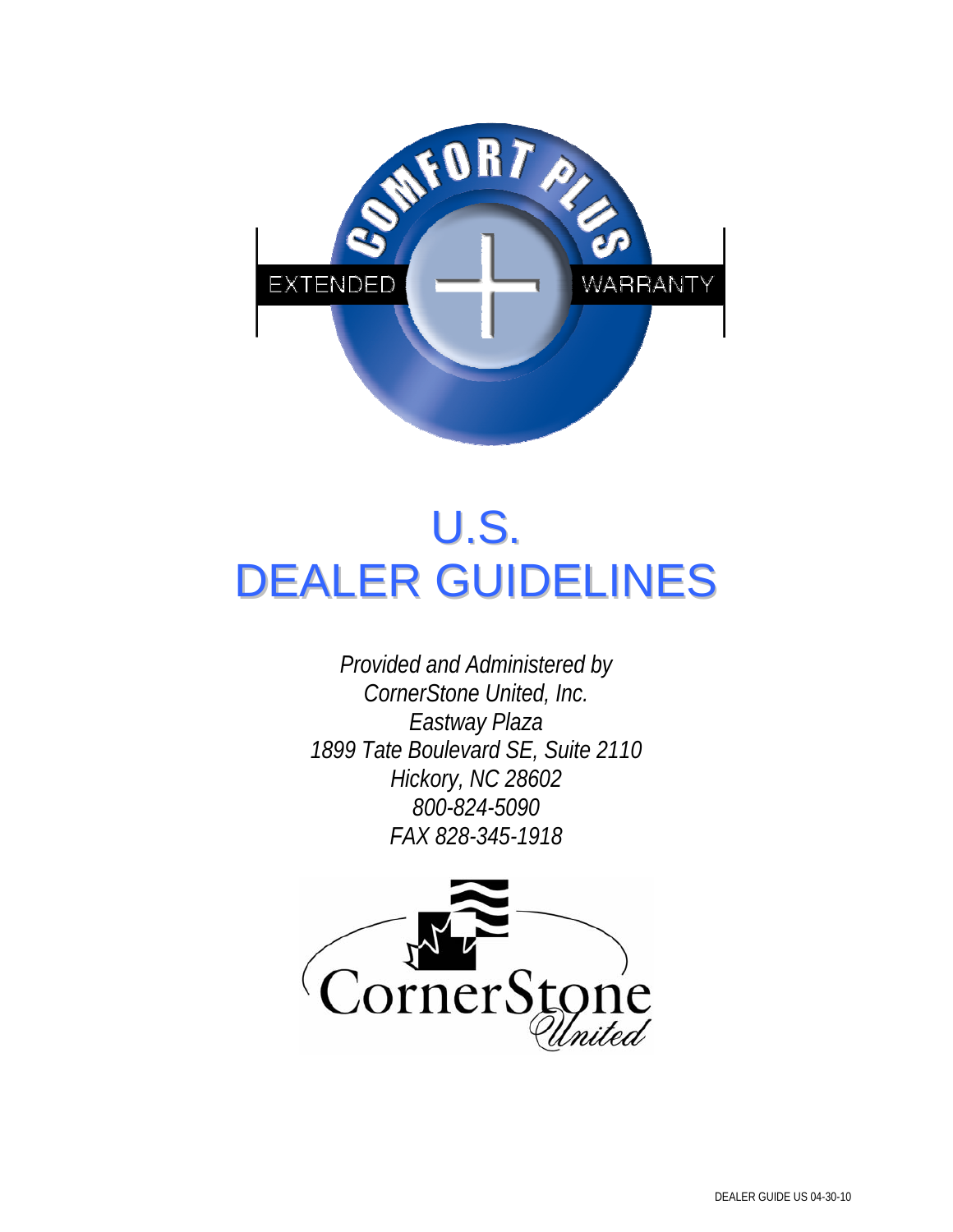|                   | 0 R Z                                                                                                                                                                                                                                         |
|-------------------|-----------------------------------------------------------------------------------------------------------------------------------------------------------------------------------------------------------------------------------------------|
| Package includes: |                                                                                                                                                                                                                                               |
| Page              |                                                                                                                                                                                                                                               |
| 3                 | Introduction                                                                                                                                                                                                                                  |
| 4 - 8             | <b>Extended Warranty Procedures Guide</b><br>Five page guide for successful use of the Comfort Plus Extended<br>Warranty Plan.                                                                                                                |
| 9                 | Helpful Tips When Submitting a Claim.<br>Lists as a checklist the areas of a CornerStone Claim Form. Whether a<br>CornerStone Claim Form or a Standard Industry Work Order is used the<br>information listed is necessary to process a claim. |
| $10 - 12$         | <b>Frequently Asked Questions and Answers</b><br>A listing of questions and answers on all areas of the program.                                                                                                                              |
| 13                | <b>Plan Register Forms</b><br>A cover sheet to be used when submitting Comfort Plus Extended<br>Warranty Plan Applications for registration.                                                                                                  |
| 14                | Claim Form<br>A sample of the form used to submit claims. A standard work order can<br>also be used.                                                                                                                                          |
| 15                | <b>Transfer Request Form</b><br>To be completed by the dealer or customer when exercising the one time<br>warranty transfer option.                                                                                                           |
| 16                | <b>Warranty Cancellation Request</b><br>Required when a customer requests cancellation of a Comfort Plus<br><b>Extended Warranty Plan.</b>                                                                                                    |
| 17                | <b>Comfort Plus Extended Warranty Plan Terms &amp; Conditions</b>                                                                                                                                                                             |
| 18                | <b>Comfort Plus Dealer Price Schedules</b>                                                                                                                                                                                                    |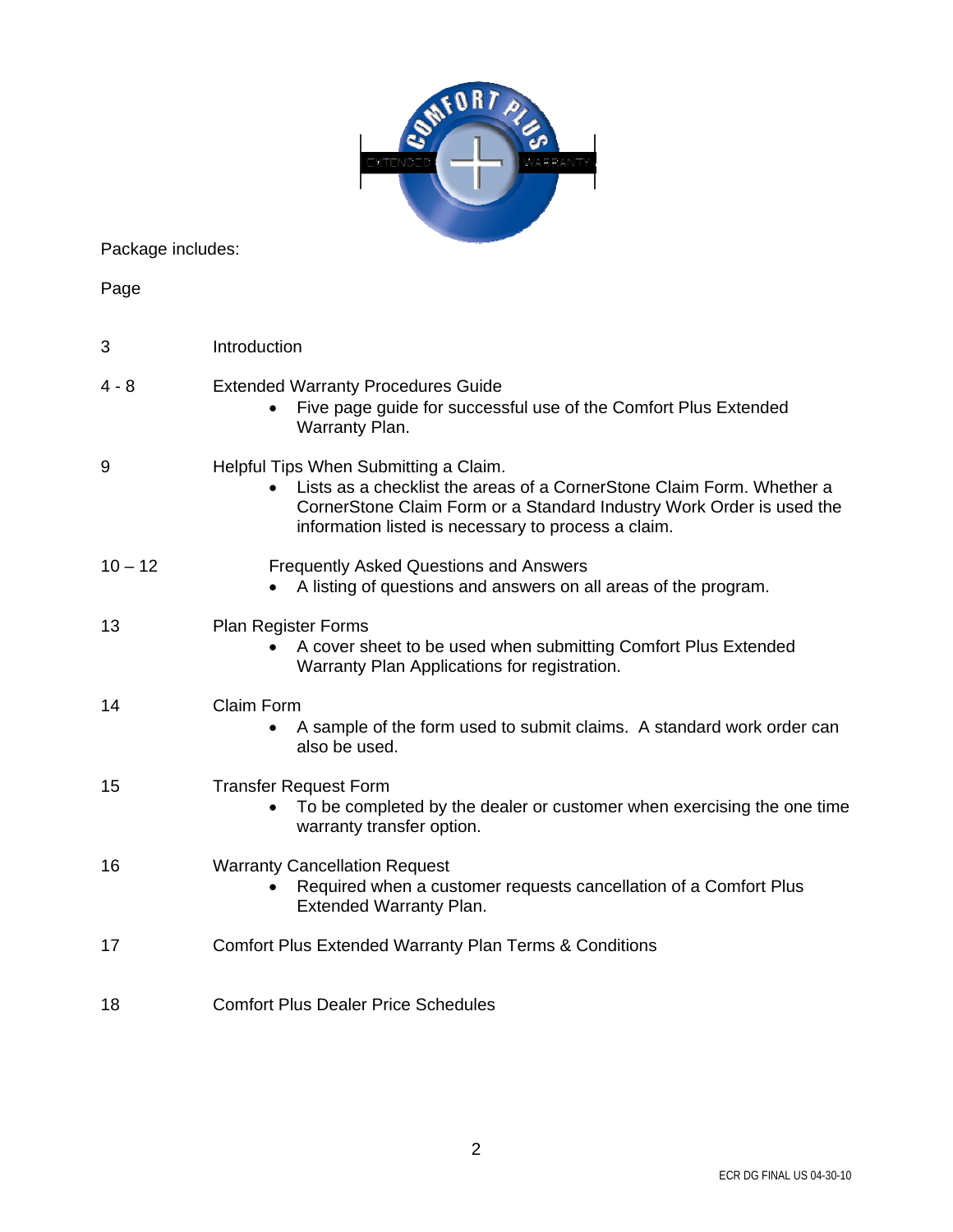

### **ECR Comfort Plus Extended Warranty Program Guidelines for Selling and Servicing Dealers**

#### **INTRODUCTION**

The ECR Comfort Plus is provided and administered by CornerStone United, Inc. (formerly CornerStone), the nation's oldest and largest independent service contract administrator. Founded in 1972, CornerStone has dealers in all 50 states and Canada, selling a variety of programs in twenty (20) different industries. CornerStone's professional team is committed to providing unsurpassed responsiveness and service to you and your customers. All of the Extended Warranty Plans that are registered with CornerStone are fully insured for the full term of the Plan. The Plans are among the most secure service contracts offered in North America. The following pages are provided to assist you in selling the Plans and providing service under the Plans.

#### **PROVIDER & ADMINISTRATOR**

**CornerStone United, Inc.**  Eastway Plaza 1899 Tate Boulevard SE, Suite 2110 Hickory, NC 28602 Phone: 800-824-5090 Fax: 828-345-1918

Office Hours: 8:30AM – 5:30PM Monday thru Friday, Eastern Time

CornerStone's central administration and marketing offices are available for your convenience. These offices can assist you with all aspects of the Comfort Plus Program.

*Your success with the program will depend to a large degree on how much initial time you spend understanding the program benefits and training your staff on program usage. When you spend time with this guide to understand and implement the procedures, your business will grow faster and more profitably. Value added benefits are your primary tools to differentiate your business and allow you to remain successful in a competitive industry. Your Comfort Plus Extended Warranty Plan will become the #1 value added benefit for your company.*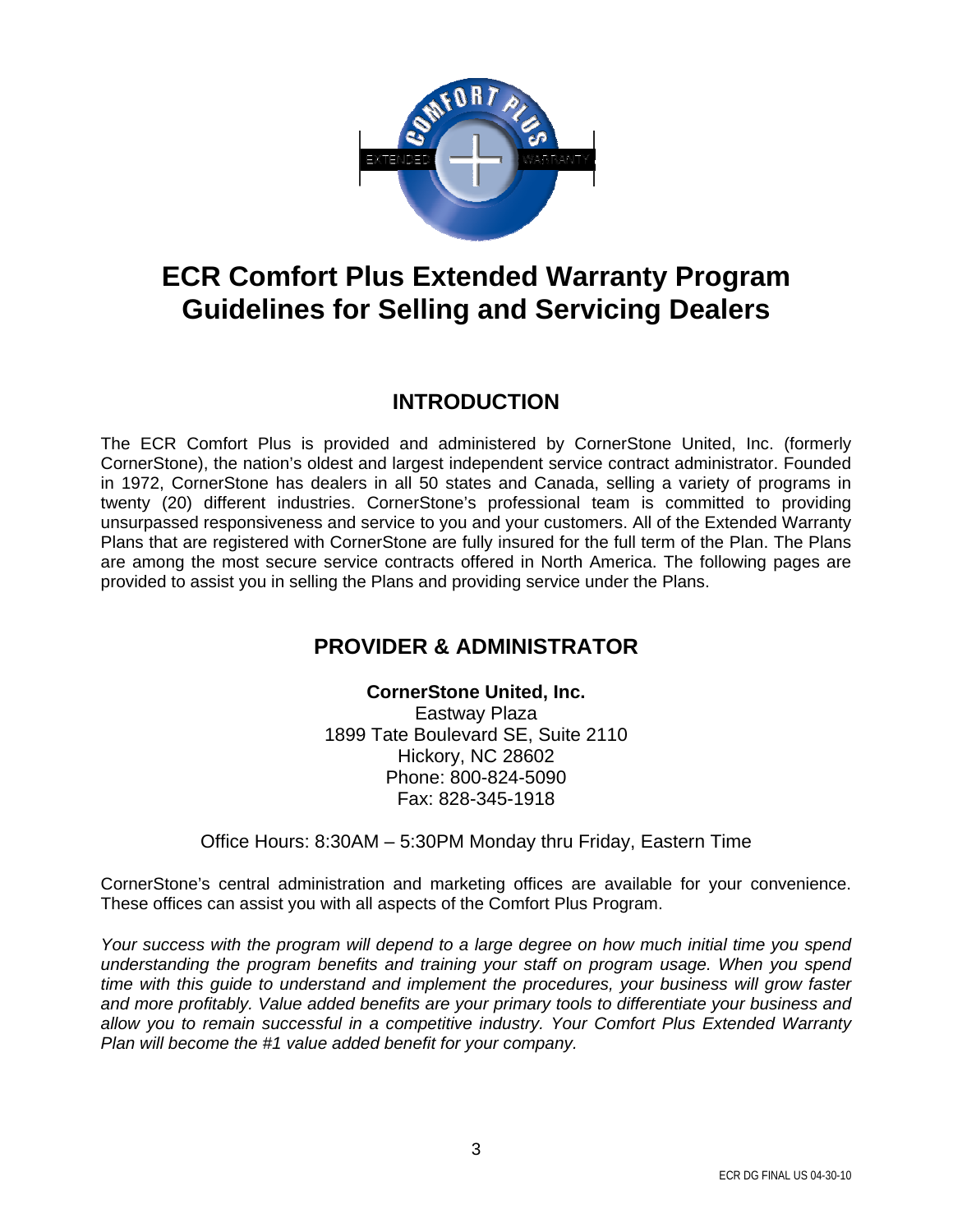

### **Extended Warranty Dealer Guide**

This guide will assist you in implementing an effective, efficient, and profitable Extended Warranty Program. Properly used, this guide will assure trouble free Plan issuance and claims provider. For further information in registration or claims processing, please contact the Plan Administrator:

#### **CornerStone United, Inc.**

Eastway Plaza 1899 Tate Boulevard SE, Suite 2110 Hickory, NC 28602 Phone: 800-824-5090 Fax: 828-345-1918

#### **Extended Warranty Plan Sales and Registration**

\_\_\_\_\_\_\_\_\_\_\_\_\_\_\_\_\_\_\_\_\_\_\_\_\_\_\_\_\_\_\_\_\_\_\_\_\_\_\_\_\_\_\_\_\_\_\_\_\_\_\_\_\_\_\_\_\_\_\_\_\_\_\_\_\_\_\_\_\_

- ECR now offers the following extended warranty program options to its Dealers on its entire product lineup. CornerStone will be acting as the exclusive provider and administrator for the Program. The Program applies only to residential equipment unless specific commercial coverage is purchased. The Plans do not apply to used equipment.
- Once you have completed a Dealer Agreement with CornerStone, you may begin selling the Plan. The Plan Applications will be obtained from CornerStone. These forms will be supplied at no charge to the Dealer at the discretion of CornerStone.
- Dealers may sell the Plan on new heating and air conditioning equipment any time within the first nine (9) months following the date of equipment installation or eighteen (18) months from the date of equipment manufacture, whichever comes first.
- You may "back-sell" Plans to customers who missed, for whatever reason, the opportunity to purchase a Comfort Plus Extended Warranty Plan at the time of original equipment purchase. In these instances, the following rules apply:
	- 1. You certify, by registering the Plan on behalf of the homeowner, that the equipment is in good working condition and that no repairs are pending.
	- 2. The Plan Application must be sent directly to CornerStone within ten (10) days of the Plan purchase date by the customer.
	- 3. Under no circumstances will CornerStone accept a "back sell" Plan Application received more than thirty (30) days after the Plan purchase date by the customer or more than nine (9) months following equipment installation.
- Comfort Plus Dealer Agreement Forms and Extended Warranty Plan applications are available from CornerStone.
- When a dealer sells a Plan he must send a completed Plan application to CornerStone, along with proper remittance (Dealer Cost) as listed on separate Dealer Price List, within ten (10) days of Plan sale date to the consumer. Timely and proper submission of the Plan application is essential to program success and customer satisfaction.
- Plan applications received by CornerStone more than thirty (30) days following the Plan purchase date by the homeowner will not be accepted.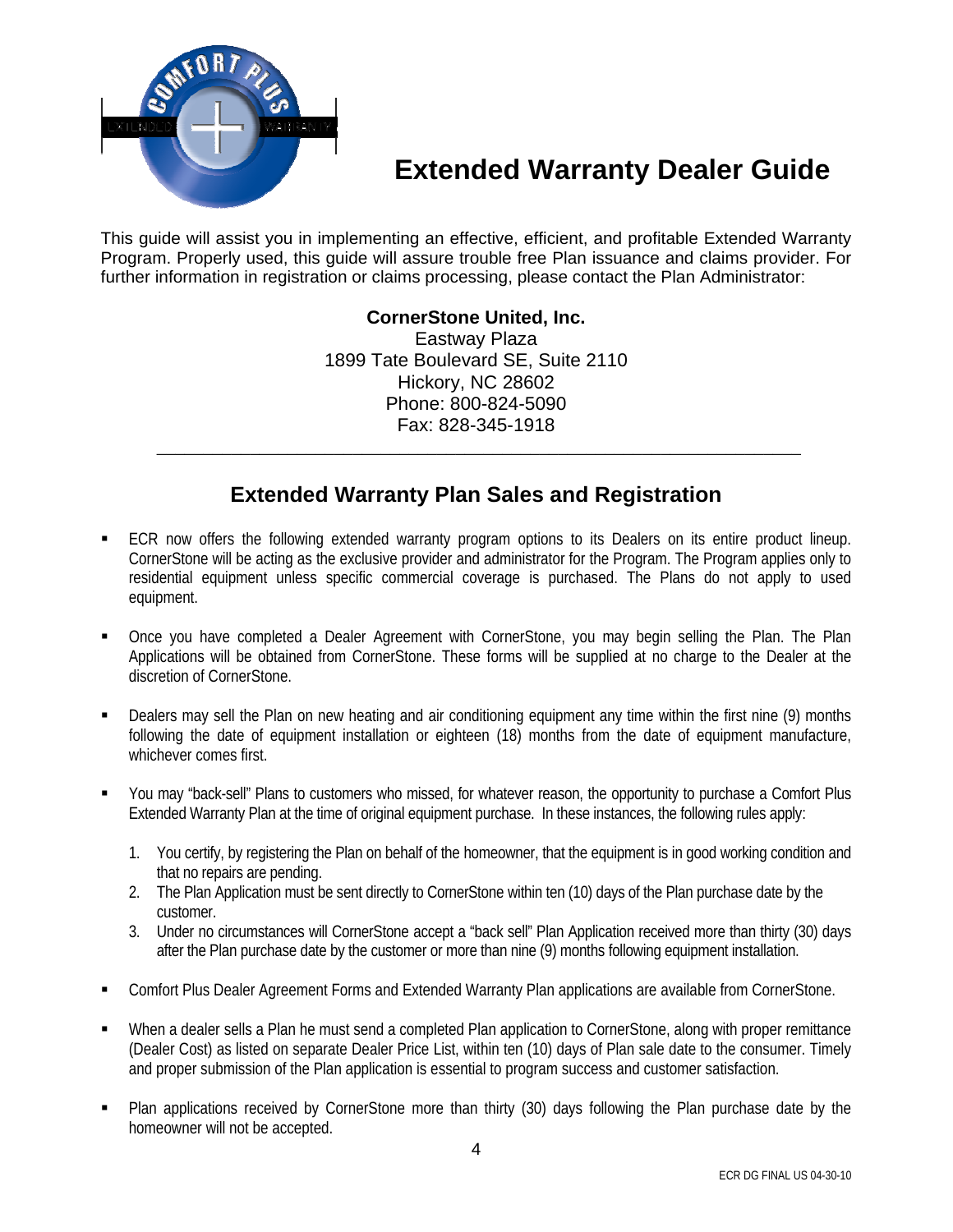### **COMPLETING THE EXTENDED WARRANTY PLAN APPLICATION**

#### *When you sell an ECR Comfort Plus Extended Warranty Plan to the homeowner, fill out the "Comfort Plus Extended Warranty Plan Application Form" with the following information:*

- 1. Enter your "Dealer ID Number" (assigned by CornerStone and found on your Dealer welcome letter). If you do not know your "Dealer ID Number, simply contact CornerStone.
- 2. Enter your company name and complete address.
- 3. Enter the name and address of the homeowner purchasing the Plan.
- 4. Enter the Plan purchase date (Note: The Plan must be purchased and the application processed so that CornerStone receives the application and proper remittance within one year following product installation).
- 5. Enter the product installation date.
- 6. Check the "Plan Term" either 5 or 10 years, depending upon the coverage being purchased.
- 7. Enter the Product Brand
- 8. Enter the Product Description (gas boiler, oil boiler, water heater, etc.).
- 9. Enter the Product Model Number.
- 10. Enter the Product Serial Number.
- 11. Enter the SKU for the Plan you are purchasing.
- 12. Obtain the homeowner's signature to whom you sold the Plan with date.
- 13. Obtain the homeowner's telephone number.
- 14. Distribute copies of the application as shown at the bottom of the Plan.

**Plan Application must contain all of the information required in order to be processed.** 

**When you have completed the Plan Application, you must mail it directly to CornerStone immediately along with proper remittance.** 

**Applications must be mailed to CornerStone within ten (10) days from the date of sale of the Plan to the homeowner to ensure proper coverage.** 

| PLAN<br>WARRANTY<br>EXTENDE                                                                                                                                                                                                                                                                                                                                                                                                                                          | <b>PROTECTION</b><br><b>ECR00000</b><br><b>APPLICATION</b>                                                                                                                                                                                                                                                                                                                                                                          |
|----------------------------------------------------------------------------------------------------------------------------------------------------------------------------------------------------------------------------------------------------------------------------------------------------------------------------------------------------------------------------------------------------------------------------------------------------------------------|-------------------------------------------------------------------------------------------------------------------------------------------------------------------------------------------------------------------------------------------------------------------------------------------------------------------------------------------------------------------------------------------------------------------------------------|
|                                                                                                                                                                                                                                                                                                                                                                                                                                                                      | PROVIDED & ADMINISTERED BY CORNERSTONE UNITED                                                                                                                                                                                                                                                                                                                                                                                       |
| PLAN COVERAGE BEGINS 91 DAYS FOLLOWING THE PRODUCT INSTALLATION OR 15 DAYS FOLLOWING THE ADMINISTRATOR'S RECEIPT OF THIS APPLICATION AND PROPER REMITTANCE FROM THE SELLING<br>DEALER, WHICHEVER COMES LAST<br>PLEASE TYPE OR PRINT LEGISLY<br>3<br>Pindiager<br>Address<br>Ory. State, Zip Code<br>5<br>4<br>Plan Pumbase Dide<br>Product Installation Date<br>PRODUCT BRAND<br>PRODUCT DESCRIPTION<br>PRODUCT MODEL<br>7<br>8                                      | $\overline{c}$<br><b>CR Selling Dealer Name</b><br>ECR <sub>D</sub><br>1<br>Address<br>On: Ibm Zachde<br>YG-YEAR PLAN<br><b>SYELD PLAN</b><br>6<br><b>HECK ONE &gt;</b><br>SERIAL NUMBER<br><b>PLAN SKU</b><br>10<br>9<br>11                                                                                                                                                                                                        |
| I have read the Protection Plan Tems & Conditions on the back of this application and will abide by them. I understand<br>this Plan includes the manufacturer's warranty. To validate this Plan, it must be completed and submitted by the Selling<br>Dealer to the Plan Administrator with proper<br>within ten (10) days of product installation.<br>12<br>Purchaser's Signature<br>Date<br>13<br>Purchaser's Phone (<br>White - Send to<br>Yellow - Dealer's Copy | <b>NOTE</b><br><b>MAIL COMPLETED FORM TO:</b><br>THE TERM OF THIS PLAN BEGINS UPON<br>THE DATE OF INSTALLATION OR 18<br>CornerStone United, Inc.<br>MONTHS FROM<br><b>THE</b><br>OF<br>DATE<br>Eastway Plaza<br>MARIFACTURE, WHICHEVER COMES<br>1899 Tate Boulevard, SE - Suite 2110<br>FIRST, AND CONTINUES FOR THE TERM<br>Hickory, NC 28602<br><b>INDICATED ABOVE</b><br>800-824-5090<br>Pink - Purchase<br>ECROO1US080108<br>14 |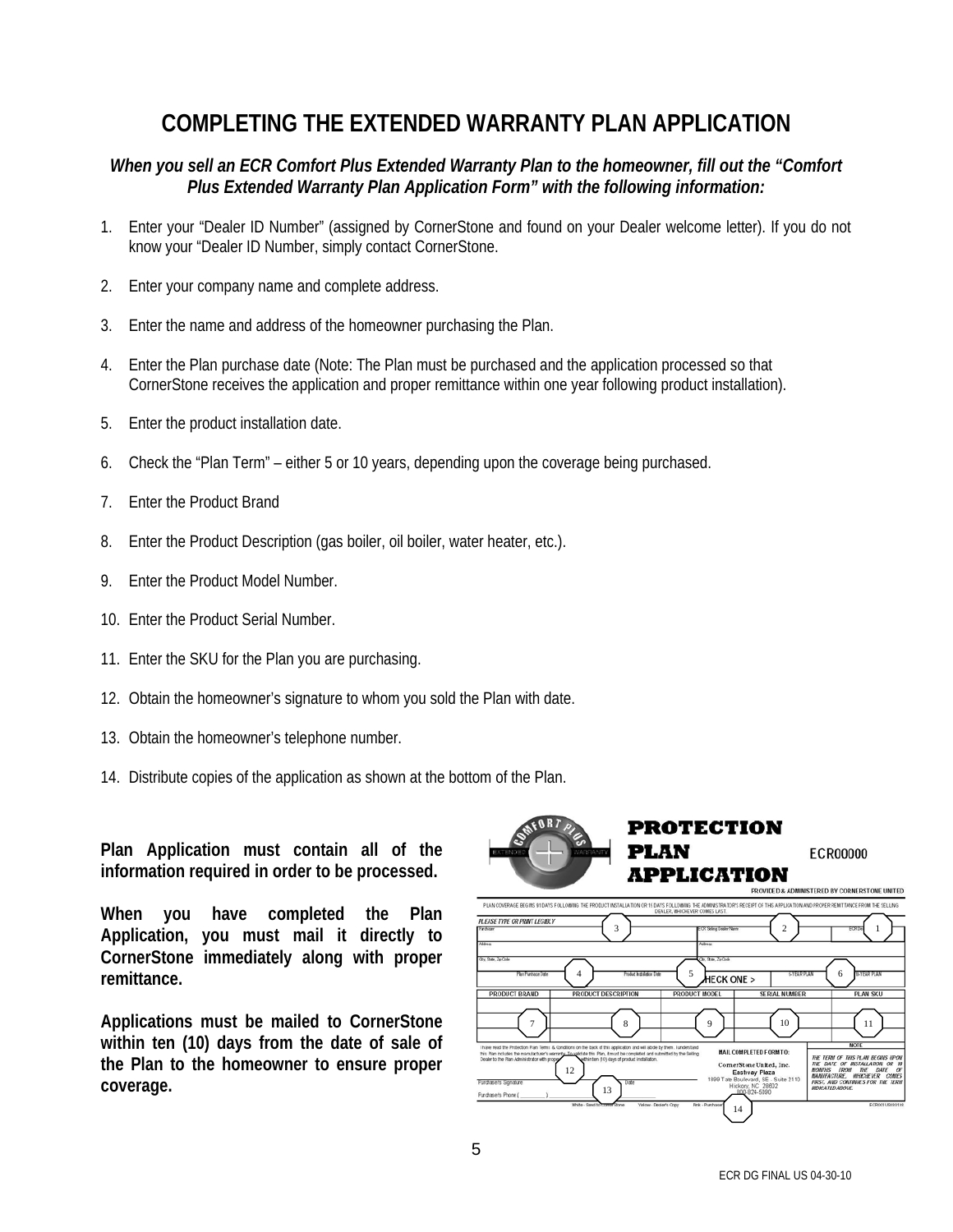**CornerStone will mail the homeowner confirmation of warranty plan registration.** 

**CornerStone will e-mail the Dealer confirmation of warranty plan registration. No hard copy confirmation will be sent to the Dealer. The Dealer is responsible for providing CornerStone an e-mail address on the Dealer Agreement.** 

#### **SUBMITTING THE COMFORT PLUS EXTENDED WARRANTY APPLICATION**

Applications are to be mailed directly to:

#### **CornerStone United, Inc.**

Eastway Plaza 1899 Tate Boulevard SE, Suite 2110 Hickory, NC 28602

Note: CornerStone cannot process Plan Applications unless they arrive fully completed with payment enclosed, including appropriate tax, and submitted within ten (10) days of the Plan sale to the consumer.

\_\_\_\_\_\_\_\_\_\_\_\_\_\_\_\_\_\_\_\_\_\_\_\_\_\_\_\_\_\_\_\_\_\_\_\_\_\_\_\_\_\_\_\_\_\_\_\_\_\_\_\_\_\_\_\_\_\_\_\_\_\_\_\_\_\_\_\_\_

#### **Claims Process**

- Claims for parts that occur within the original ECR manufacturer's warranty period should be handled in accordance with the regular RMA Policy set by ECR.
- Claims for labor during the first ninety (90) days following installation or the first fifteen (15) days following CornerStone's receipt of the Plan Application and proper remittance, whichever is longer, will be the responsibility of the installing contractor.
- Claims that occur outside of the original ECR or installing contractor warranty periods for parts or labor should be sent to CornerStone, provided they apply to a registered unit and the Plan has not expired.
- Claims may be submitted on a CornerStone Claim Form (see example on Page 14) or on any standard industry work order form.
- Claims cannot be processed if submitted with incomplete information. See "Helpful Tips on Submitting Claims" on Page 9.
- Claims cannot be processed if the Dealer does not have a Dealer Agreement on file with CornerStone.
- Only original work orders are to be sent. Faxed claims will not be accepted.
- Customer signatures are a requirement of the program and claims may be rejected for lack of customer signature.
- The service center should note the exclusions in the Plan coverage and collect any charges not covered under the Plans from the customer.
- Properly completed, valid claims will be processed for payment by CornerStone within (30) days of receipt by CornerStone.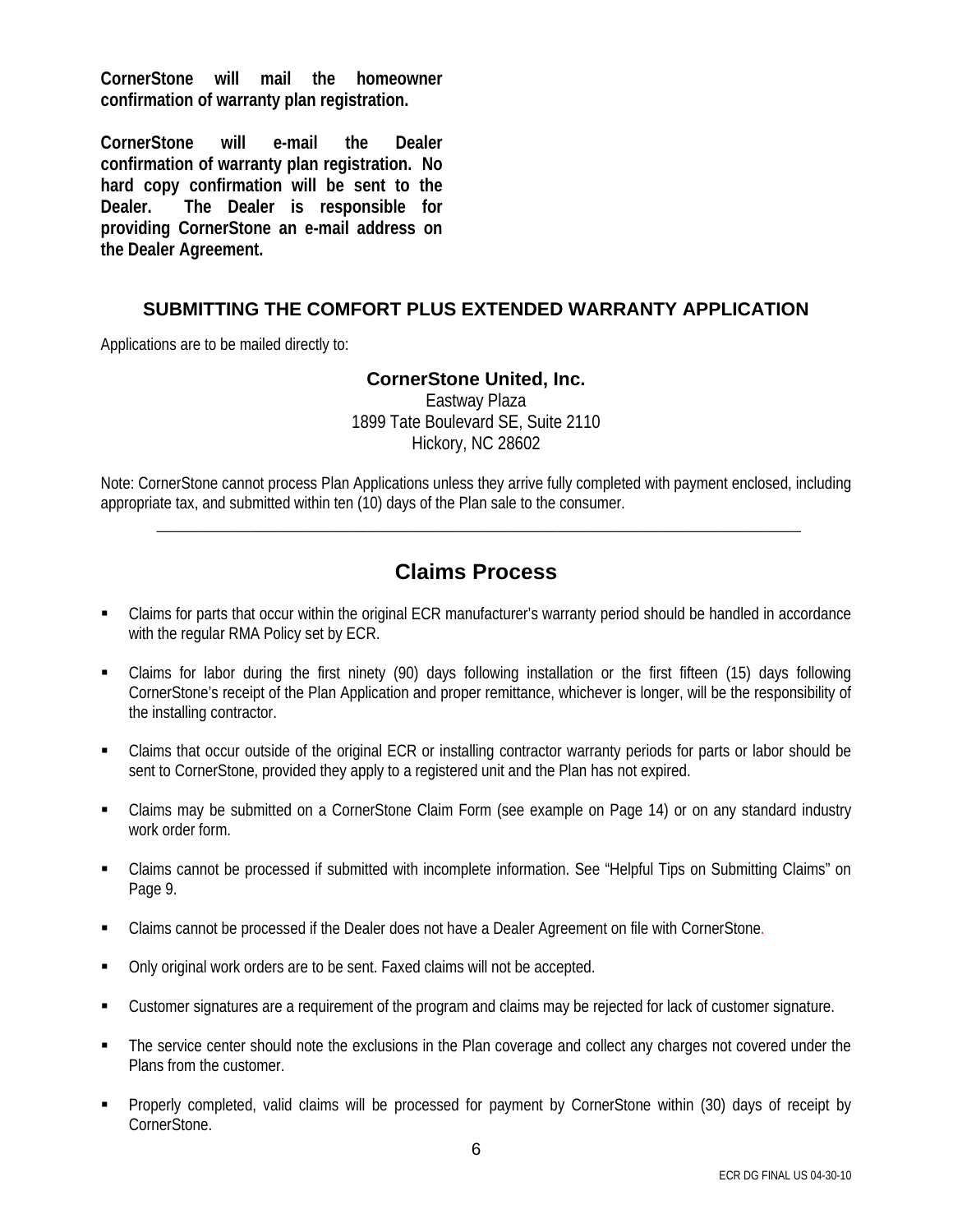#### **Transfers**

\_\_\_\_\_\_\_\_\_\_\_\_\_\_\_\_\_\_\_\_\_\_\_\_\_\_\_\_\_\_\_\_\_\_\_\_\_\_\_\_\_\_\_\_\_\_\_\_\_\_\_\_\_\_\_\_\_\_\_\_\_\_\_\_\_\_\_\_

The remaining term of a Comfort Plus Extended Warranty Plan can be transferred to a subsequent purchaser or to another product in the event of a warranty exchange provided:

- Written notice is received by CornerStone within thirty (30) days of the change of ownership or warranty exchange of product. Plan coverage is only transferable from product to another product when there has been a warranty replacement.
- A transfer processing fee of \$15.00 payable to CornerStone and a fully completed Transfer Form is submitted to CornerStone.
- The original Plan period remains in effect.
- You have requested verification of the remaining contract term and details of coverage by calling;

1-800-824-5090, Monday to Friday 8:30 AM - 5:30 PM Eastern time.

Please mail Transfer Request Form to:

#### **CornerStone United, Inc.**

Eastway Plaza 1899 Tate Boulevard, SE – Suite 2110 Hickory, NC 28602

\_\_\_\_\_\_\_\_\_\_\_\_\_\_\_\_\_\_\_\_\_\_\_\_\_\_\_\_\_\_\_\_\_\_\_\_\_\_\_\_\_\_\_\_\_\_\_\_\_\_\_\_\_\_\_\_\_\_\_\_\_\_\_\_\_\_\_\_\_

#### **Cancellations**

- In the event a customer wishes to cancel a Plan, the customer will notify the dealer from whom they purchased the Plan. The dealer will be sent a prorated refund from the wholesale price paid by the dealer based on the elapsed months of coverage, less the \$15.00 cancellation fee and less any claims paid under the Plan, if applicable in the State where the customer resides. The dealer will reimburse the customer a prorated refund from the retail purchase price paid by the customer based on elapsed months of coverage, less the \$15.00 cancellation fee and less any claims paid under the Plan, if applicable in the State where the customer resides.
- Cancellation request forms are available from CornerStone. The completed cancel request form with cancel payment fee is to be mailed to:

#### **CornerStone United, Inc.**

Eastway Plaza 1899 Tate Boulevard, SE – Suite 2110 Hickory, NC 28602

\_\_\_\_\_\_\_\_\_\_\_\_\_\_\_\_\_\_\_\_\_\_\_\_\_\_\_\_\_\_\_\_\_\_\_\_\_\_\_\_\_\_\_\_\_\_\_\_\_\_\_\_\_\_\_\_\_\_\_\_\_\_\_\_\_\_\_\_\_

#### **Plan Coverage**

• ECR will provide its regular manufacturer's warranty statement in the customer information packet in each product offered. The warranty period for all equipment will begin upon the original date of equipment installation or within eighteen (18) months of the date of manufacture, whichever comes first for properly registered equipment.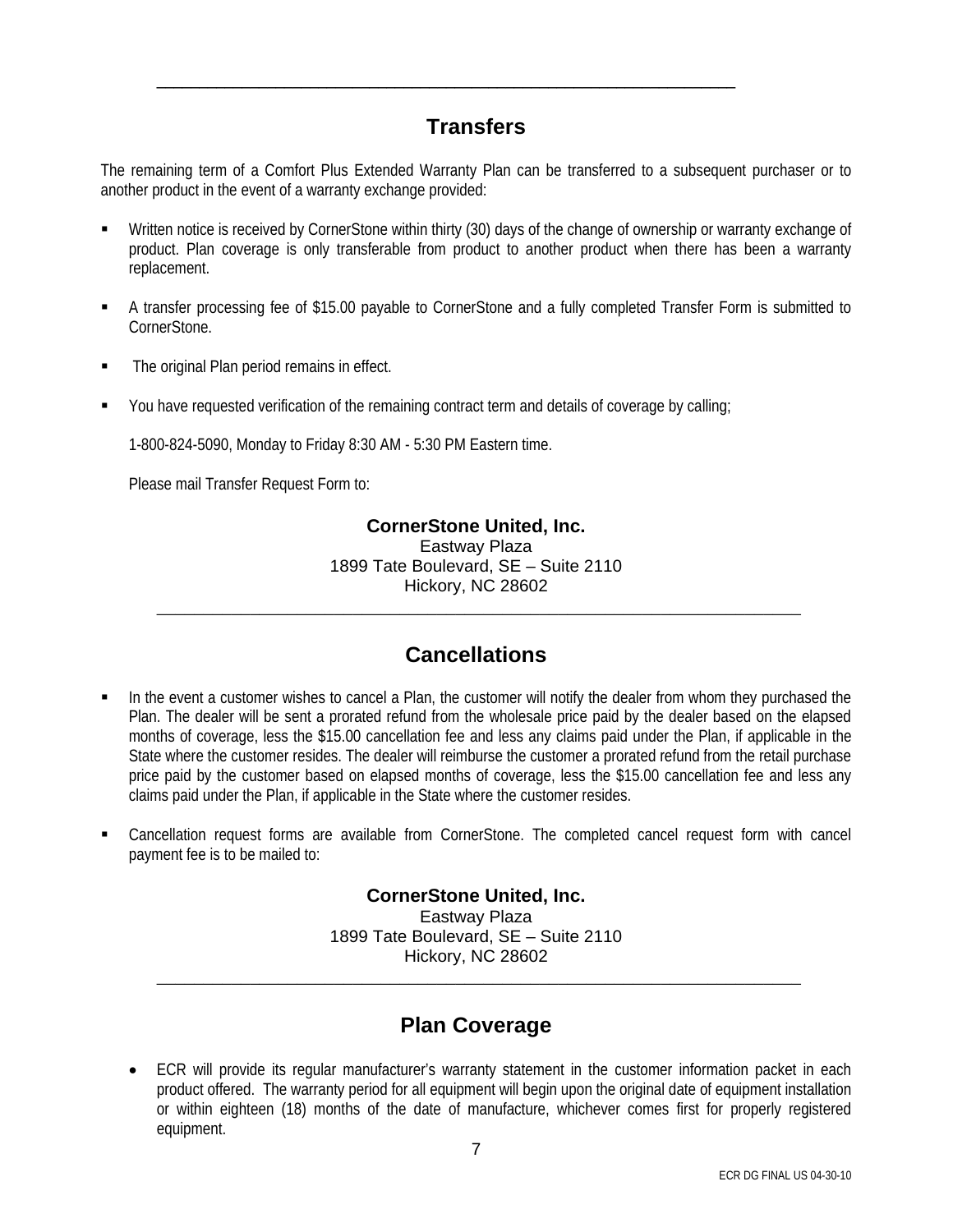- The installing contractor will be responsible for providing a warranty of ninety (90) days on labor following equipment installation or fifteen (15) days following CornerStone's receipt of the Plan Application and proper remittance, whichever is longer.
- Plan coverage for labor for properly registered equipment will begin on the ninety-first (91st) day after equipment installation or the fifteenth (15<sup>th</sup>) day after CornerStone's receipt of the Plan Application and proper remittance, whichever is later, and will continue for a total of five (5) or ten (10) years, depending upon the coverage purchased, from the earlier of the original date of equipment installation or eighteen (18) months from the date of equipment manufacture.
- Labor, under this plan, to replace the case iron boiler sections of the entire boiler is limited to a maximum of six (6) hours at the approved rate provided the repair is authorized by ECR and CornerStone.
- Dealer labor rate increases must be submitted, in writing, to CornerStone for approval and are limited to 3% maximum per annum.
- Plan coverage for parts for properly registered equipment will begin on the later of the first (1st) day of the second (2nd) year following the date of equipment installation or the time of expiration of the original manufacturer's warranty and will continue up to a total of five (5) or ten (10) years, depending upon the coverage purchased, from the earlier of the original date of equipment installation or eighteen (18) months from the date of equipment manufacture.
- CornerStone's term of coverage for parts and labor under the Plan includes the manufacturer's and installing contractor's warranty periods (See Plan Terms and Conditions, Page 17).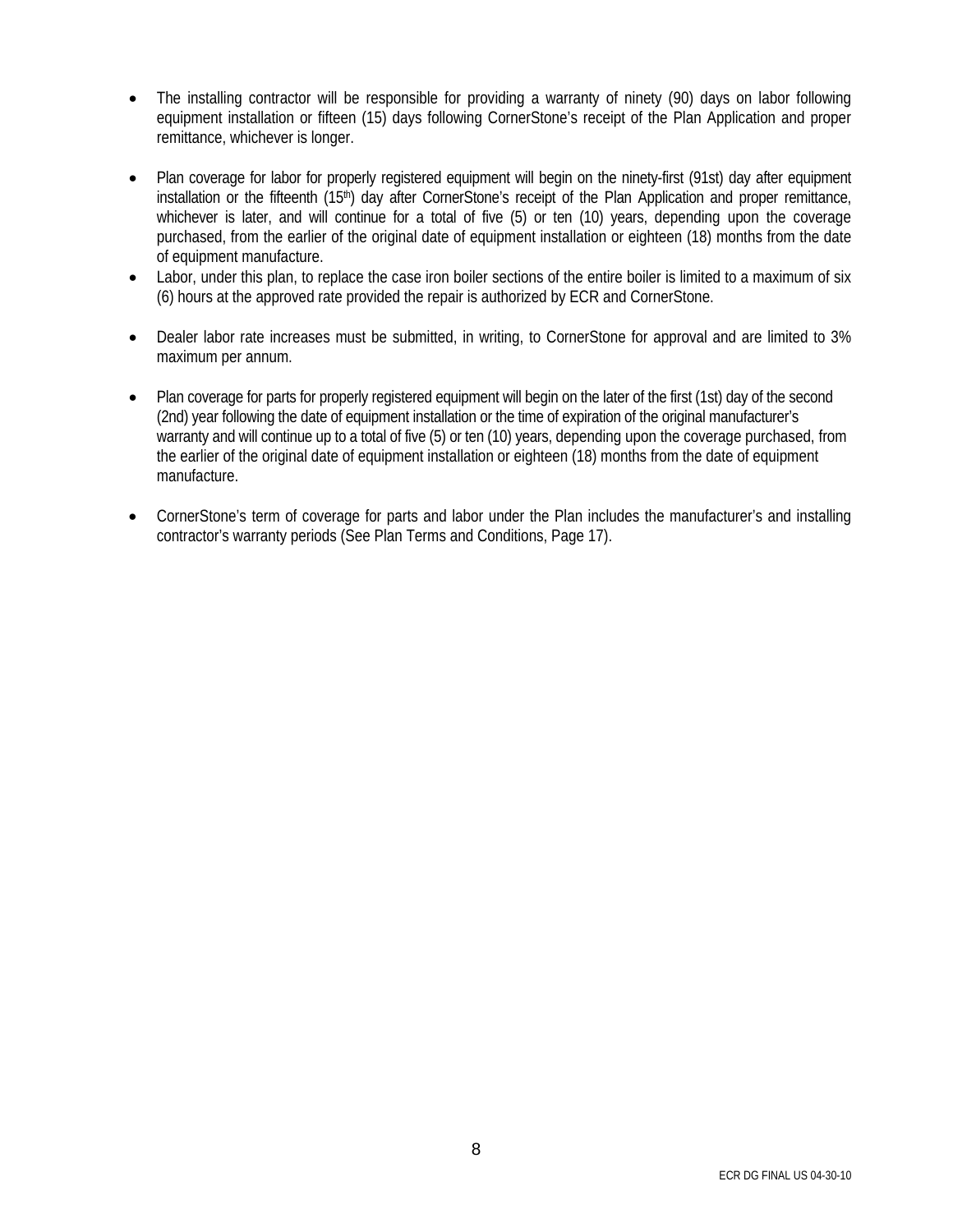

### **Helpful Tips When Submitting Claims**

Incomplete or illegible claims are the number one cause of delayed or returned claims. To help us process your claim quickly and facilitate payment, please ensure that your claim form is legible and complete with all the information listed below.

#### **REQUIRED INFORMATION FOR CLAIMS PROCESSING:**

- $\checkmark$  Dealer must have a completed Dealer Agreement on file with CornerStone
- 3 Comfort Plus Extended Warranty *Plan Number*
- <sup>3</sup> *Dealer Number (assigned by CornerStone)*
- <sup>3</sup> *Dealer Name, Telephone Number and Contact Person*
- <sup>3</sup> *Customer's Name, Complete Address and Telephone Number*
- <sup>3</sup> *Product Brand, Model and Serial Numbers*
- <sup>3</sup> *Date of Purchase*
- <sup>3</sup> *Description of Complaint\*\**
- <sup>3</sup> *Date Service Requested and Service Completed*
- <sup>3</sup> *Cause (symptoms) of the Problem\*\**
- <sup>3</sup> *Actual Time Spent on the Repair*
- <sup>3</sup> *Complete Description of the Work Performed\*\**
- <sup>3</sup> *List of all Part Numbers Used (even if still in factory warranty)*
- <sup>3</sup> *Proper Identification of Charges*
- <sup>3</sup> *Customer Signature*

\*\*When submitting your claim please pay particular attention to providing a detailed description of the Customer Complaint, Cause of Breakdown and the description of the work performed.

CLAIMS MUST BE RECEIVED BY CornerStone WITHIN 45 DAYS OF COMPLETION OF SERVICE. Claims received after 45 days may be returned with payment denied.

If CornerStone is not able to process a claim and the claim is returned to the Dealer requiring additional information, it must be resubmitted to CornerStone within 30 days of the return date. Resubmitted claims can be faxed.

Mail original claims to:

#### **CornerStone United, Inc.**  Eastway Plaza 1899 Tate Boulevard, SE – Suite 2110 Hickory, NC 28602 800-824-5090

FAX 828-345-1918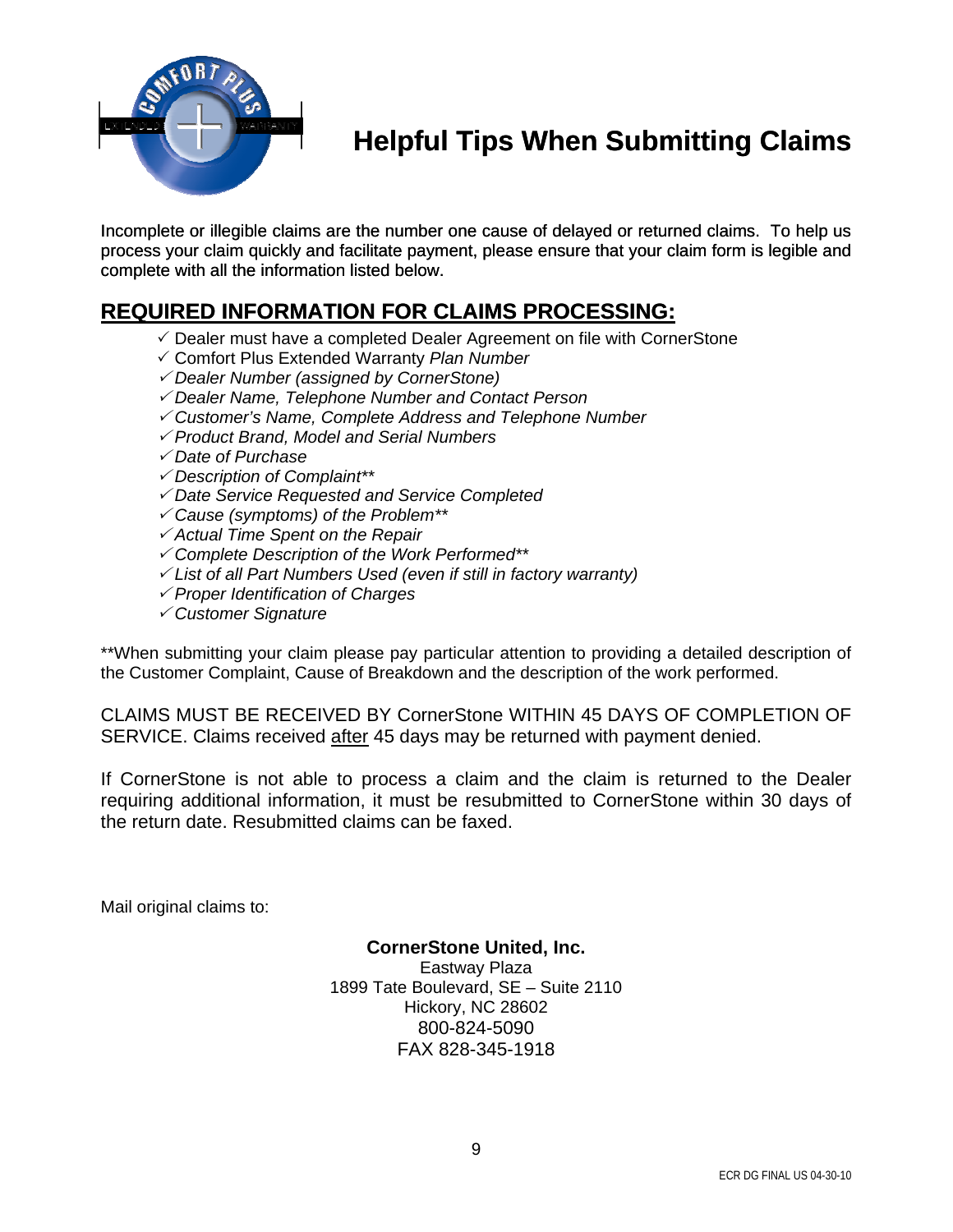## **FREQUENTLY ASKED QUESTIONS**

### *Q HOW DO I SIGN UP MY CUSTOMERS?*

**A** Fill out the Comfort Plus Extended Warranty Plan Application and have the customer sign it. To ensure timely validation of the Plan to the customer and to prevent any lapse of coverage, it is essential that you mail the white copy of the Application to CornerStone with a check for the specified amount for a Plan within ten (10) days of the date of sale of the Plan to the customer. The pink copy is for the customer and the dealer retains the yellow copy. Tell your customer to keep their copy in a safe place along with their product owner information.

### *Q WHEN IS THE BEST TIME TO SELL THE PLANS?*

**A** The Plan is sold on new products, which are to be used in a residential environment (unless specific commercial coverage is purchased). The best time to sell the Plan is at the time of the sale of the product to the customer; however, it can be sold for up to a maximum of nine (9) months following the sale to the original purchaser.

**IMPORTANT:** The Plan must be received by CornerStone no later than one year following the date of product purchase by the customer or it will not be accepted.

#### *Q WHEN SHOULD CUSTOMER PROTECTION PLAN APPLICATIONS BE MAILED?*

**A** Mail the Protection Plan Applications to CornerStone with the appropriate payment within ten (10) days of being sold to the customer.

### *Q WHAT PRICE SHOULD I SELL THE PROTECTION PLANS FOR?*

**A** It is entirely up to you. The wholesale pricing sheet (enclosed) provides you with your cost of the Plan. Many successful Dealers include the cost of the Plan with the product cost. Others price the Plans at a level that ensures a rewarding incentive for the salesperson in addition to a reasonable profit for the dealer.

### *Q WHAT IS COVERED?*

**A** Coverage applies to normal failure of the mechanical and/or electrical functions of the product, in accordance with the original manufacturer's warranty terms and conditions. Coverage does not include normal wear and tear or consumables. See the Plan Terms and Conditions for specific coverage and exclusions.

#### *Q WHO SHOULD THE REMITTANCE BE PAYABLE TO?*

A The remittance should be made payable to CornerStone, at the address below. Mail the completed application/registration to CornerStone within ten (10) days of the Plan purchase date along with the proper remittance. Plan applications received by CornerStone more than thirty (30) days after consumer purchase date will NOT be accepted for registration.

#### **CornerStone United, Inc.**

Eastway Plaza 1899 Tate Boulevard, SE – Suite 2110 Hickory, NC 28602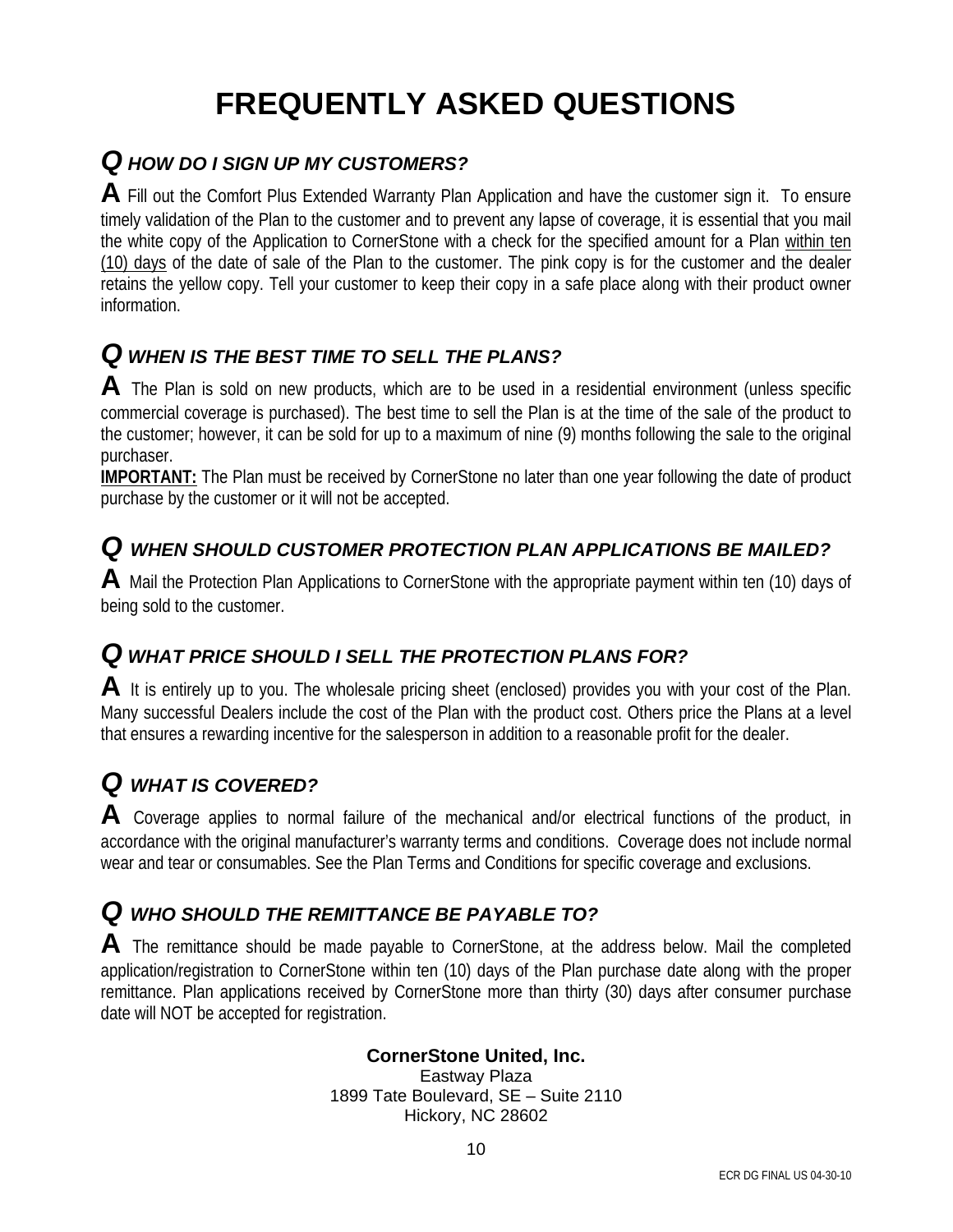#### *Q WHAT HAPPENS IF A CUSTOMER REQUIRES SERVICE ON A COVERED PRODUCT?*

A The customer calls you or your service center. You should diagnose the problem before scheduling a service call. If you determine that a service call is necessary, you make the service call and perform the service/repair (If you are uncertain whether the repair is covered, either before you go on the service call or while you are at the repair site, call CornerStone at 800-824-5090 to confirm coverage).

### *Q WHEN DOES COVERAGE BEGIN?*

**A** Plan coverage for labor begins ninety-one (91) days following equipment installation or fifteen (15) days after receipt of the customer Comfort Plus Plan Application and full remittance, or upon expiration of the manufacturer's warranty, whichever is longer.

Plan coverage for parts begins upon the expiration of the original manufacturer's parts warranty period.

CornerStone's coverage will be delayed or denied if the Plan application and full remittance is not received within the proper submission time frame and if the Dealer does not have a Dealer Agreement on file with CornerStone.

### *Q HOW ARE LABOR COSTS REIMBURSED?*

A Your approved service call rate (per your Dealer Agreement) will be paid on covered repairs. Many repairs should be completed within the first sixty (60) minutes. Labor after the first hour will be paid at the approved hourly rate.

### *Q HOW ARE PARTS COSTS REIMBURSED?*

**A** On covered repairs, the Plan will pay the wholesale cost of your parts used in the repair plus a markup detailed in the table below. Obtain the parts from your usual sources. CornerStone reserves the right to request a copy of all parts invoices.

| Maximum Markup % | <b>Calculation</b> |
|------------------|--------------------|
| 100.0%           | Part Cost X 2.00   |
| 75.0%            | Part Cost X 1.75   |
| 50.0%            | Part Cost X 1.50   |
| 25.0%            | Part Cost X 1.25   |
|                  |                    |

#### *Q WHAT FORM DO I USE FOR CLAIM SUBMISSION?*

**A** Claims may be submitted on the Comfort Plus Claim Form (Page 14), any standard work order form or invoice that contains the required information. See the "Submitting A Claim" (Page 9) for specific claim submittal criteria. The important thing is to furnish all of the required information on the original service invoice.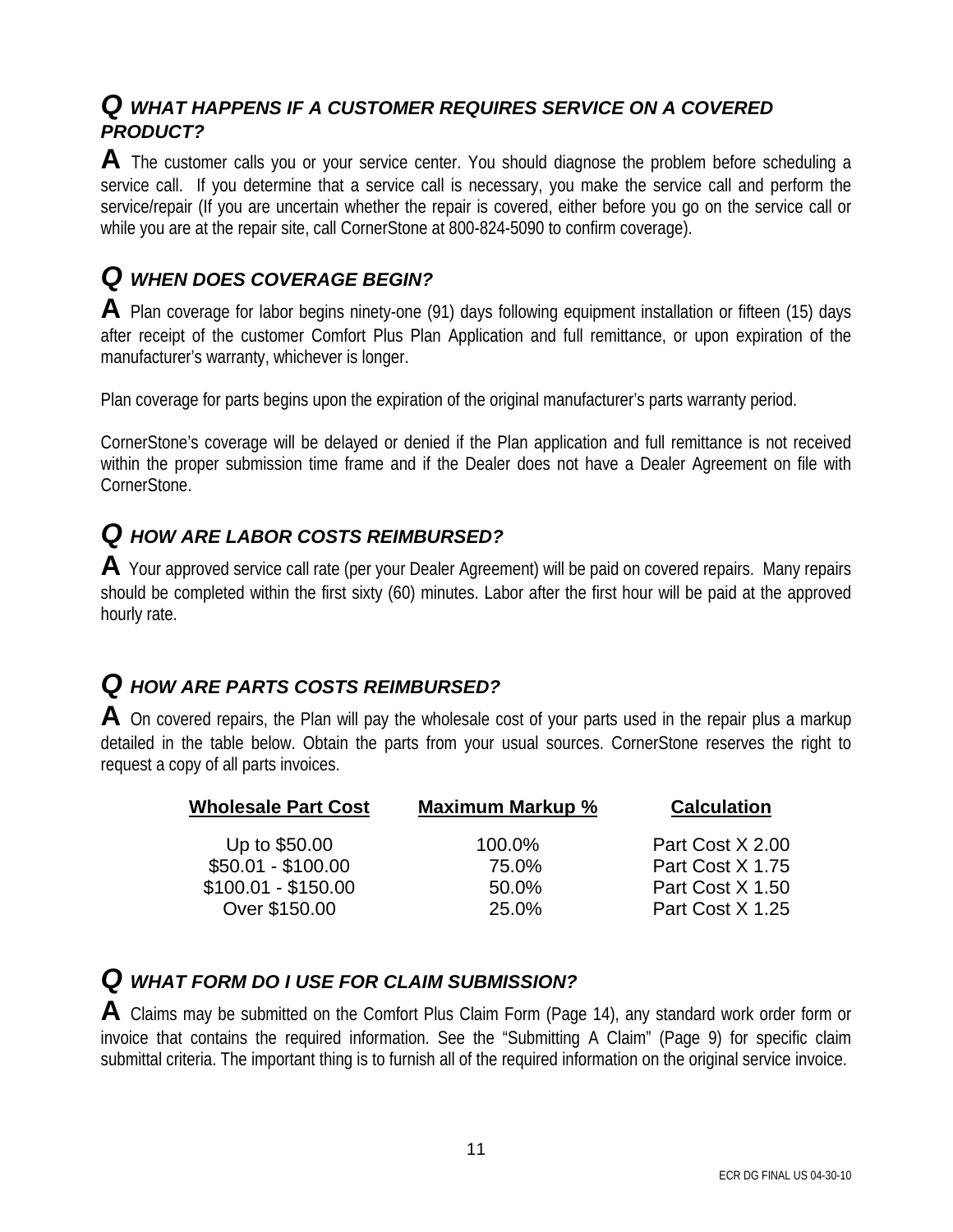#### *Q WHERE DO I SEND CLAIMS FOR REIMBURSEMENT?*

**A** TO:

#### **CornerStone United, Inc.**

Eastway Plaza 1899 Tate Boulevard, SE – Suite 2110 Hickory, NC 28602

#### *Q WHAT IS THE TIME FRAME FOR SUBMITTING CLAIMS?*

**A** Claims must be submitted within 45 days of the service completion date or they will be returned unpaid.

### *Q WHEN WILL I RECEIVE PAYMENT OF MY CLAIM?*

**A** Properly submitted claims for covered repairs are paid within thirty (30) days after receipt by CornerStone. No payment will be made unless the Dealer has a completed Dealer Agreement on file with CornerStone.

### *Q ARE THE SERVICE PLANS TRANSFERABLE?*

A Yes, to transfer ownership of the Plan, or in the event of product exchange, the customer sends CornerStone a written request with a \$15.00 transfer fee, plus any applicable taxes. Request should include original purchaser's name, address and phone number, Plan application (contract) number, product serial number, product purchase date and name, address and phone number of new owner. The original Plan period remains in effect.

### *Q CAN THE PLANS BE CANCELLED?*

**A** Yes, in the event a customer wishes to cancel a Plan, the customer will notify the dealer from whom they purchased the Plan. The dealer will be sent a prorated refund from the wholesale price paid by the dealer based on the elapsed months of coverage, less the \$15.00 cancellation fee and less any claims paid under the Plan, if applicable in the State where the customer resides. The dealer will reimburse the customer a prorated refund from the retail purchase price paid by the customer based on elapsed months of coverage, less the \$15.00 cancellation fee and less any claims paid under the Plan, if applicable in the State where the customer resides.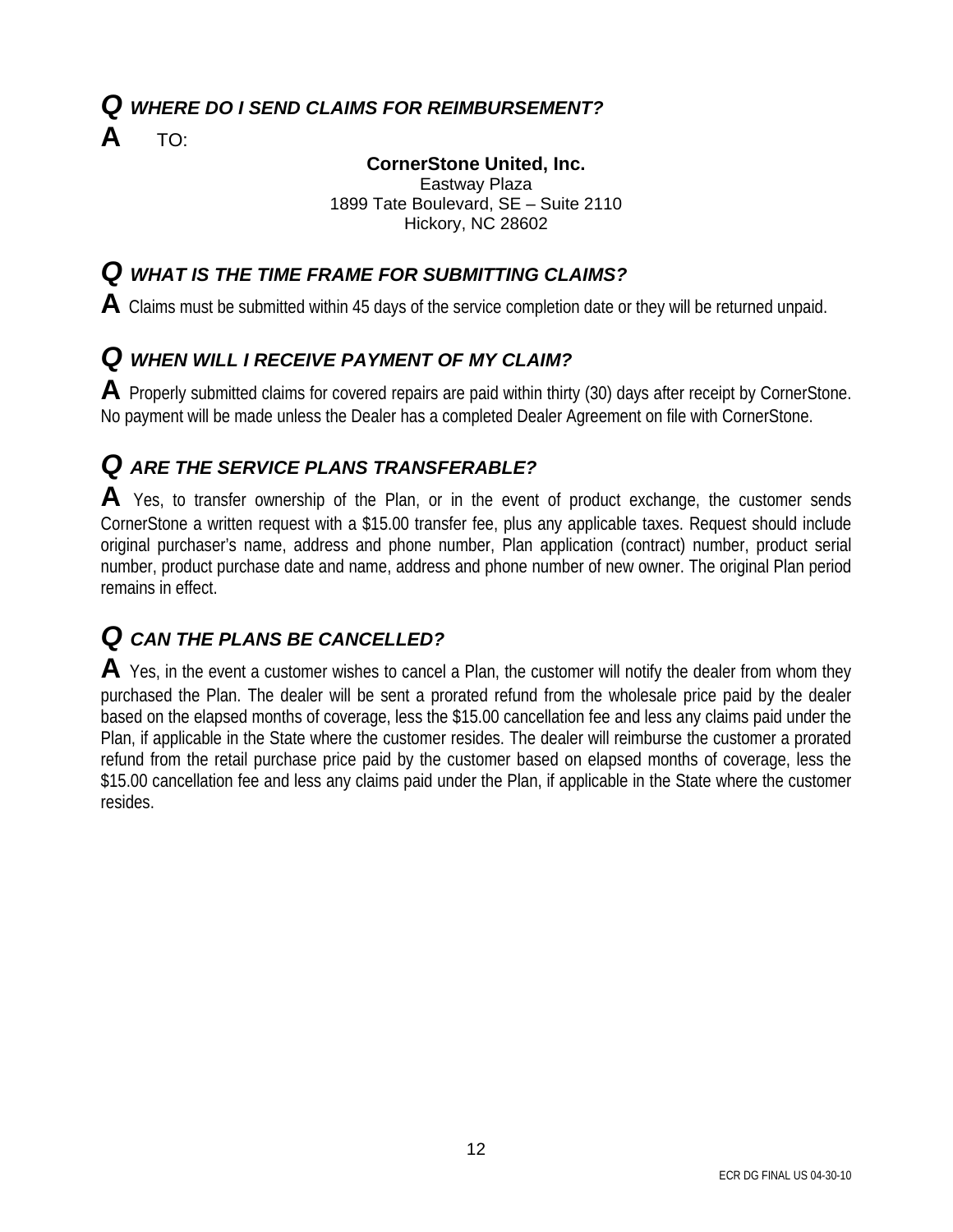

### **MONTHLY REMITTANCE SUMMARY**

| Date: _____ |                |                               |            |              |  |  |
|-------------|----------------|-------------------------------|------------|--------------|--|--|
|             | <b>Product</b> | Premium                       | <b>Tax</b> | <b>Total</b> |  |  |
|             |                |                               |            |              |  |  |
|             |                |                               |            |              |  |  |
|             |                |                               |            |              |  |  |
|             |                |                               |            |              |  |  |
|             |                |                               |            |              |  |  |
|             |                |                               |            |              |  |  |
|             |                |                               |            |              |  |  |
|             |                |                               |            |              |  |  |
|             |                |                               |            |              |  |  |
|             |                |                               |            |              |  |  |
|             |                |                               |            |              |  |  |
|             |                |                               |            |              |  |  |
|             |                |                               |            |              |  |  |
|             |                |                               |            |              |  |  |
|             |                |                               |            |              |  |  |
|             |                |                               |            |              |  |  |
|             |                |                               |            |              |  |  |
|             |                |                               |            |              |  |  |
|             |                |                               |            |              |  |  |
|             |                |                               |            |              |  |  |
|             |                |                               |            |              |  |  |
|             |                |                               |            |              |  |  |
|             |                |                               |            |              |  |  |
|             |                | <b>TOTAL DUE CornerStone:</b> |            |              |  |  |

#### **CornerStone United, Inc.**

Eastway Plaza 1899 Tate Boulevard SE, Suite 2110 Hickory, NC 28602 Phone: 800-824-5090 Fax: 828-345-1918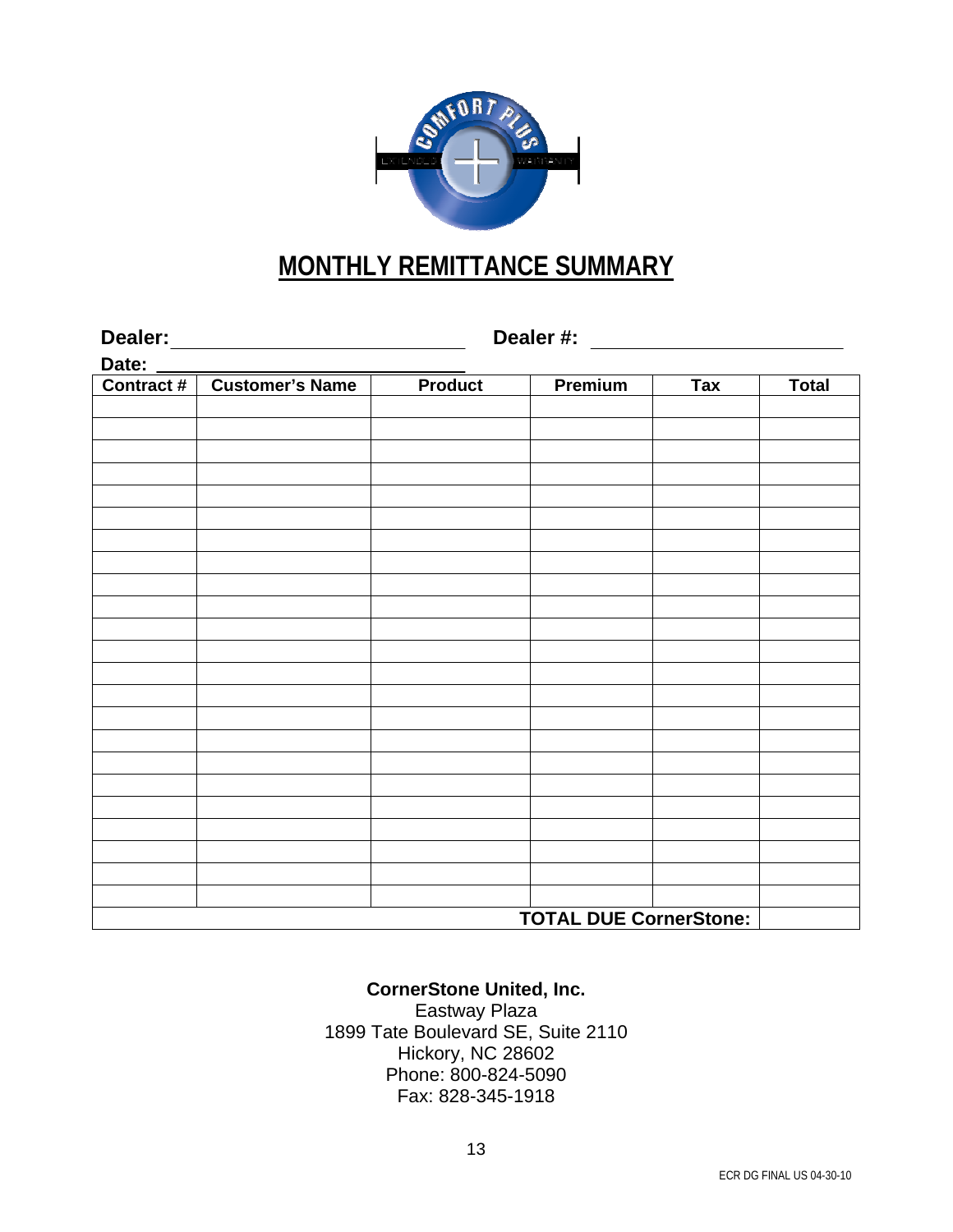### **CLAIM FORM**



Telephone: 800-824-5090

#### CornerStone United, Inc. Eastway Plaza 1899 Tate Boulevard, SE – Suite 2110

|                                                       |                                            |  |                  |                      |                     |              |         |           | Hickory, NC 28601             |  |
|-------------------------------------------------------|--------------------------------------------|--|------------------|----------------------|---------------------|--------------|---------|-----------|-------------------------------|--|
| Dealer Name                                           |                                            |  |                  | Phone Number         | Your Invoice#       |              |         |           | <b>Extended Warranty Plan</b> |  |
|                                                       |                                            |  |                  |                      |                     |              |         |           |                               |  |
|                                                       |                                            |  |                  |                      |                     |              |         |           |                               |  |
|                                                       | Dealer Contact                             |  |                  | Fax Number           | Dealer#             |              |         |           | Date of Product Installation  |  |
|                                                       |                                            |  |                  |                      |                     |              |         |           |                               |  |
|                                                       | Customer's Name:                           |  |                  |                      |                     |              |         |           | Telephone:                    |  |
|                                                       |                                            |  |                  |                      |                     |              |         |           |                               |  |
|                                                       |                                            |  |                  |                      |                     |              |         |           |                               |  |
|                                                       | Customer's Address: (Street, City & State) |  |                  |                      |                     |              |         | Zip Code: |                               |  |
|                                                       |                                            |  |                  |                      |                     |              |         |           |                               |  |
| Product:                                              |                                            |  |                  | Model:               |                     |              | Serial# |           |                               |  |
|                                                       |                                            |  |                  |                      |                     |              |         |           |                               |  |
|                                                       | <b>Customer Complaint:</b>                 |  |                  |                      |                     |              |         |           |                               |  |
|                                                       |                                            |  |                  |                      |                     |              |         |           |                               |  |
|                                                       |                                            |  |                  |                      |                     |              |         |           |                               |  |
|                                                       | Cause of Breakdown:                        |  |                  |                      |                     |              |         |           |                               |  |
|                                                       |                                            |  |                  |                      |                     |              |         |           |                               |  |
|                                                       | Cure for Breakdown:                        |  |                  |                      |                     |              |         |           |                               |  |
|                                                       |                                            |  |                  |                      |                     |              |         |           |                               |  |
|                                                       | Date Call Received:                        |  |                  | Date Work Completed: | Total Hours on Job: |              |         |           | Labor Rate:                   |  |
|                                                       |                                            |  |                  |                      |                     |              |         |           |                               |  |
|                                                       |                                            |  |                  |                      |                     |              |         |           |                               |  |
| <b>QTY</b>                                            | Part No.                                   |  | Part Description |                      |                     | Labor Code   |         |           | Amount                        |  |
|                                                       |                                            |  |                  |                      |                     |              |         |           |                               |  |
|                                                       |                                            |  |                  |                      |                     |              |         |           |                               |  |
|                                                       |                                            |  |                  |                      |                     |              |         |           |                               |  |
|                                                       |                                            |  |                  |                      |                     |              |         |           |                               |  |
|                                                       |                                            |  |                  |                      |                     |              |         |           |                               |  |
|                                                       |                                            |  |                  |                      |                     |              |         |           |                               |  |
|                                                       |                                            |  |                  |                      |                     |              |         |           |                               |  |
|                                                       |                                            |  |                  |                      |                     |              |         |           |                               |  |
|                                                       |                                            |  |                  |                      |                     |              |         |           |                               |  |
| Technician's Signature:                               |                                            |  |                  | <b>Total Parts</b>   |                     |              |         |           |                               |  |
|                                                       |                                            |  |                  |                      | <b>Total Labor</b>  |              |         |           |                               |  |
| Customer's Signature                                  |                                            |  |                  |                      |                     |              |         |           |                               |  |
|                                                       |                                            |  |                  |                      |                     |              |         |           |                               |  |
|                                                       |                                            |  |                  |                      |                     |              |         | Sub-Total |                               |  |
|                                                       |                                            |  |                  |                      |                     |              |         |           |                               |  |
| Please Mail Completed Claim Form to:                  |                                            |  |                  |                      | Tax (if applicable) |              |         |           |                               |  |
| <b>CornerStone Claims Department</b><br>Eastway Plaza |                                            |  |                  |                      |                     |              |         |           |                               |  |
|                                                       | 1899 Tate Boulevard, SE - Suite 2110       |  |                  |                      |                     |              |         |           |                               |  |
| Hickory, NC 28601                                     |                                            |  |                  |                      |                     |              |         |           |                               |  |
|                                                       |                                            |  |                  |                      |                     | <b>TOTAL</b> |         |           |                               |  |

Note: Claims cannot be processed unless the Dealer has a completed Dealer Agreement on file with CornerStone.

14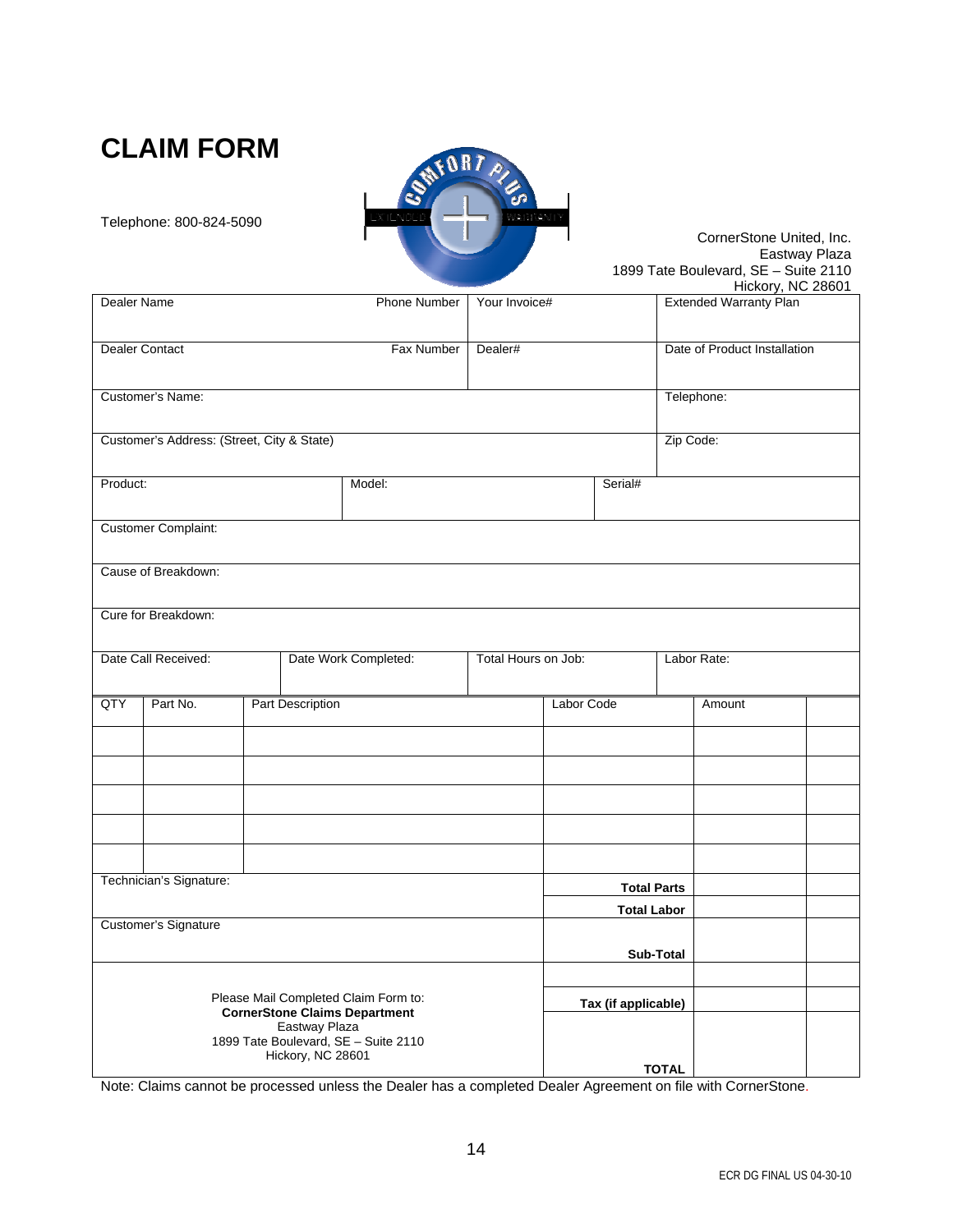

## **Transfer Form**

The remaining term of this Plan may be transferred to subsequent purchasers within thirty (30) days of the change of ownership. To ensure prompt transfer of coverage, please forward a check in the amount of \$15.00, plus any applicable taxes, payable to CornerStone and this completed transfer form to the address below.

Policy coverage is not transferable from unit to unit, only from consumer to consumer. Repairs completed before transfer payments are received by CornerStone will not be covered. You may request verification of the remaining Plan term and details of coverage by calling 1-800-824-5090, 8:30AM – 5:30PM Monday thru Friday, Eastern Time.

|                                                                                                                                                                                                                                | $Context$ : $\hspace{2.5cm}$                                                                                                                                                                                                                       |
|--------------------------------------------------------------------------------------------------------------------------------------------------------------------------------------------------------------------------------|----------------------------------------------------------------------------------------------------------------------------------------------------------------------------------------------------------------------------------------------------|
|                                                                                                                                                                                                                                |                                                                                                                                                                                                                                                    |
|                                                                                                                                                                                                                                | <b>Original Owner:</b>                                                                                                                                                                                                                             |
|                                                                                                                                                                                                                                | Name: <u>example</u> and the contract of the contract of the contract of the contract of the contract of the contract of the contract of the contract of the contract of the contract of the contract of the contract of the contra                |
|                                                                                                                                                                                                                                |                                                                                                                                                                                                                                                    |
|                                                                                                                                                                                                                                |                                                                                                                                                                                                                                                    |
| Zip code: _____________________                                                                                                                                                                                                |                                                                                                                                                                                                                                                    |
|                                                                                                                                                                                                                                | Transfer to:                                                                                                                                                                                                                                       |
| Name: - The Commission of the Commission of the Commission of the Commission of the Commission of the Commission of the Commission of the Commission of the Commission of the Commission of the Commission of the Commission o |                                                                                                                                                                                                                                                    |
|                                                                                                                                                                                                                                |                                                                                                                                                                                                                                                    |
| City/State: experience of the contract of the contract of the contract of the contract of the contract of the contract of the contract of the contract of the contract of the contract of the contract of the contract of the  |                                                                                                                                                                                                                                                    |
| Zip code: ______________________                                                                                                                                                                                               |                                                                                                                                                                                                                                                    |
| them.                                                                                                                                                                                                                          | The undersigned hereby applies for transfer of the Comfort Plus warranty subject to the Plan provisions. My signature is<br>my representation that I have read the terms and conditions and all of the provisions. I understand them, and agree to |
|                                                                                                                                                                                                                                | Original Owner Signature: — <b>Contract Contract Contract Contract Contract Contract Contract Contract Contract Contract Contract Contract Contract Contract Contract Contract Contract Contract Contract Contract Contract Cont</b>               |

**Please mail this Transfer request and check to:** 

**CornerStone United, Inc.**  Eastway Plaza 1899 Tate Boulevard, SE – Suite 2110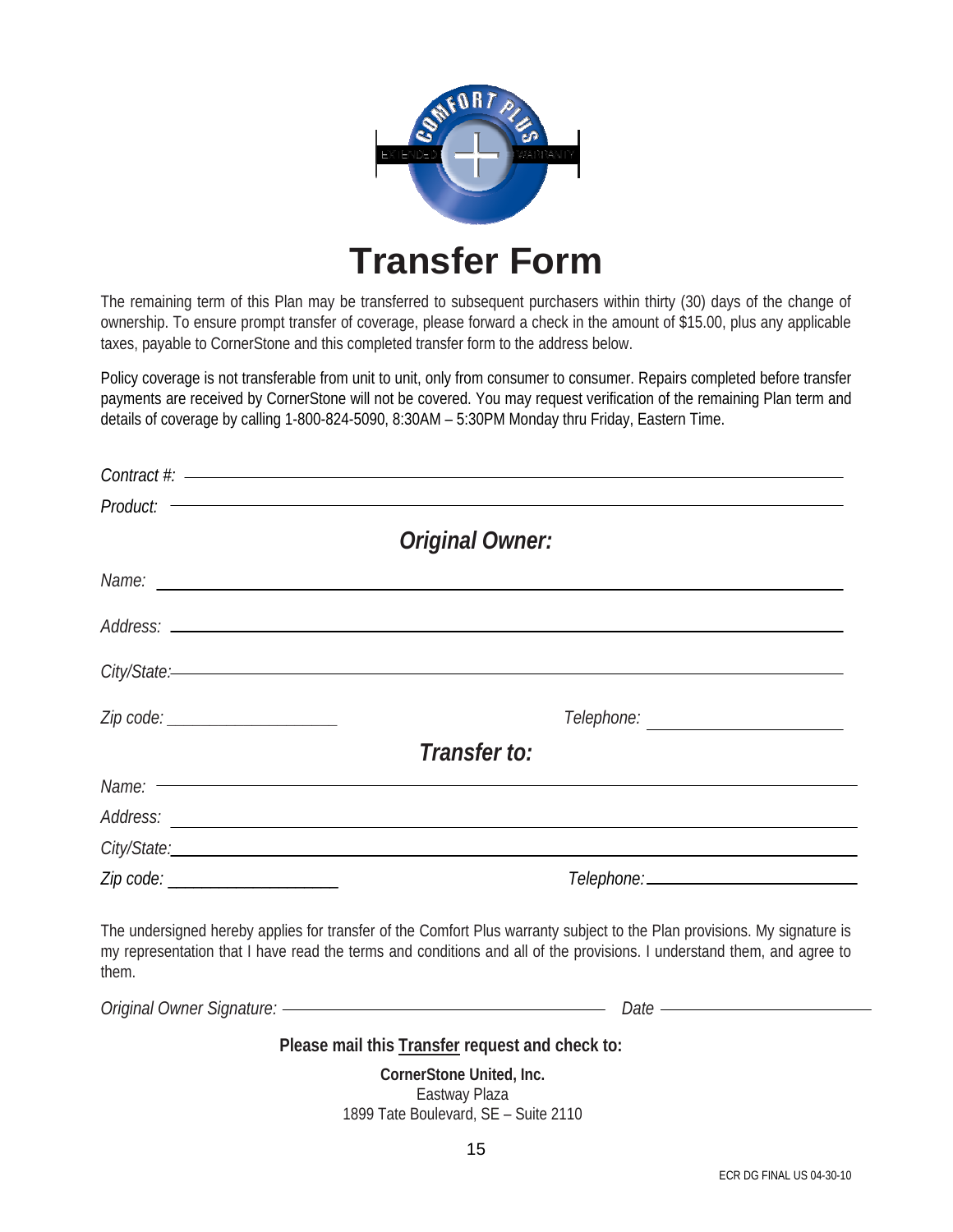

## **CANCELLATION REQUEST**

The following information is required to **Cancel** a Plan:

| <b>Warranty Number:</b>      |  |
|------------------------------|--|
| Customer's Name:             |  |
| Purchase Date:               |  |
| Date of Cancellation:        |  |
| <b>Customer's Signature:</b> |  |

To cancel the Plan, notify the dealer from whom you purchased this Plan. The dealer will be sent a prorated refund from the wholesale price paid by the dealer based on the elapsed months of coverage, less the \$15.00 cancellation fee and less any claims paid under the Plan, if applicable in the State where the customer resides. The Dealer will reimburse the customer a prorated refund from the retail purchase price paid by the customer based on elapsed months of coverage, less the \$15.00 cancellation fee and less any claims paid under the Plan, if applicable in the State where the customer resides.

**Please mail this Cancellation request and check to:** 

**CornerStone United, Inc.**  Eastway Plaza 1899 Tate Boulevard, SE – Suite 2110 Hickory, NC 28601

**Or call it in to 800-824-5090 with your credit card information.**